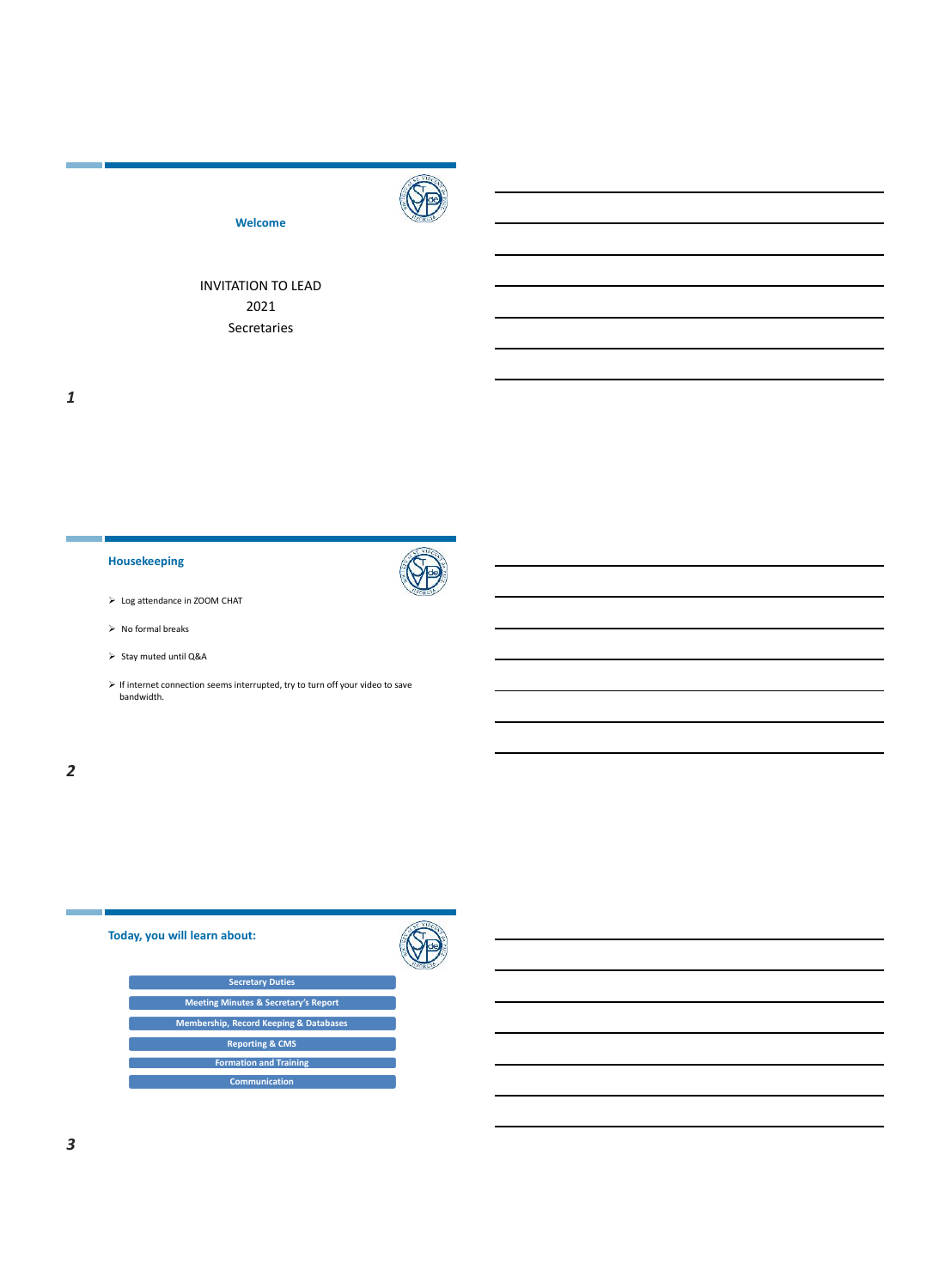#### **Opening Prayer**



Noble Saint Vincent de Paul, Beloved servant of the poor,

May we follow your example<br>and do good works among those whom society has abandoned, enslaved, or forgotten.

Inspire us to feed the hungry, to love a child, to provide comfort and medicine to the sick, to clothe those whose garments are threadbare, and to offer hope and our Lord's words to all who need respite.

Pray for us to our beloved God

that we may commit ourselves selflessly to doing the same charitable acts that you did all your life,<br>and intercede with Him that we may have the favor of His guidance, and strength<br>and love upon this important and meaning

Amen



*"Following Christ's example, the Presidents (and officers) at all levels of the Society endeavor to be servant leaders. They provide an encouraging atmosphere in which the talents, capacities and spiritual charism of the members are identified, developed and put to the service of the poor and the Society of St. Vincent de Paul."*

*Rule: Part I, 3.11*

*5*

### **Your Duties**

- 
- ➢ Give notice of all meetings of the Conference;
- $\blacktriangleright$  Attend meetings of the Conference;
- $\triangleright$  Ensure that all votes are recorded and minutes kept of all proceedings;
- $\triangleright$  Maintain all conference records, including: formal documents, meeting attendance and member data;
- ➢ Maintain member contact and training information in the national database and CMS;

➢ Organizes and prepares correspondence for the Members and Donors in conjunction with the President.

*HANDOUT: Conference Secretary Job Description*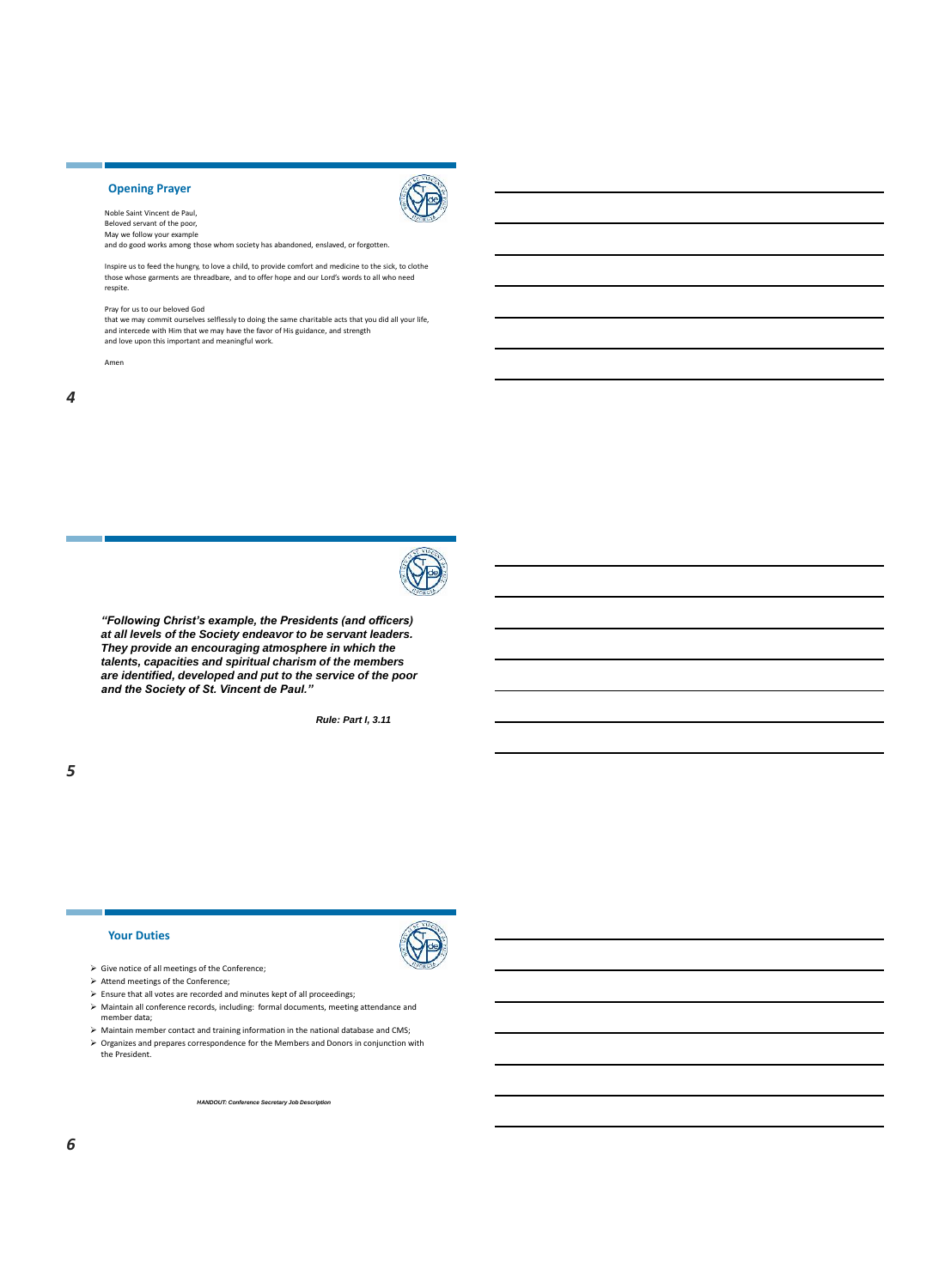#### **Meeting Minutes**



- $\blacktriangleright$  Include all votes, membership changes, etc.
- ➢ Send to Council Office (Amanda Stricklin, [astricklin@svdpgeorgia.org](mailto:astricklin@svdpgeorgia.org))
- ➢ Can reference when recording Volunteer Hours in CMS

\*See Slide - Reporting and CMS



#### **Secretaries Report at Meetings**



#### ➢ Items to Report:

- Record Keeping Updates (Membership Report) • Correspondence Received from Council or Other Organizations
- Information about the Society (e-Gazette & Society Page)
- Trainings and Formation

### *8*

#### **Membership**

- ➢ Secretary may act as New Member Coordinator
	- ➢Procedures for Admitting New Members (Rule, Part 3, Statute 3)
		- Introduction of a new Conference Member at Conference Meeting
		- Membership Application form
			- Share with President
	- $\blacktriangleright$  Repairing Member Relationships
	- ➢Termination of Membership

*HANDOUT: Procedures for Admitting New Members HANDOUT: Vincentian Membership Application*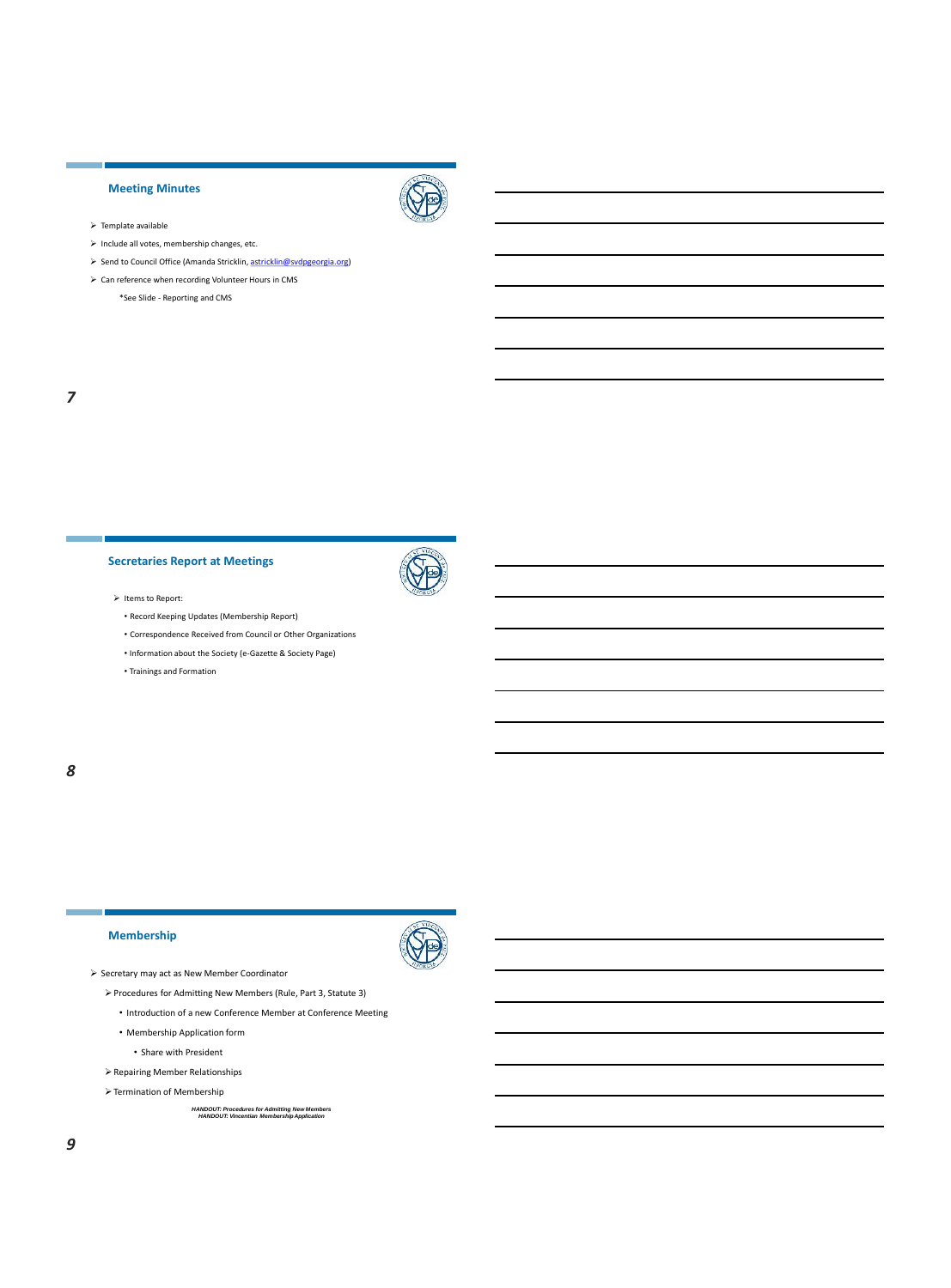#### **Record Keeping & Databases**

- ➢ Keep an All-time roster
- ➢ Initial National Member Database Clean-up (by September 30, 2021) • Update annually • Training on National Member Database will be held on August
- 
- ➢ Secretary will keep CMS Membership Roster Updated
- ➢ How does member get on the list for SVdP USA and SVdP Georgia Newsletters (Frederic's E-Gazette and the Society Page)?
	- **[www.svdpgeorgia.org/new-member](http://www.svdpgeorgia.org/new-member) [SIGN UP FOR THE SOCIETY PAGE-](https://docs.google.com/forms/d/e/1FAIpQLScf99q_9B87QHbBd2KGpB6NYPDTk8_2yH0zLpw_iHvoEgtd0A/viewform) A MONTHLY PUBLICATION [SIGN UP FOR THE E-GAZETTE-](http://bit.ly/1GKXYJ6) A WEEKLY PUBLICATION**
	-

#### *10*

#### **Reporting & CMS**



- ➢ Maintain Membership Roster in CMS
	- CMS- All members should have Conference Member role
	- Must be current on September 30th of each year for annual reporting
- $\triangleright$  Record Volunteer Hours in CMS
	- Include all home visits, Conference meetings, board meetings, Spring to Life, etc.
	- Can enter consolidated number under one person's CMS profile
	- See handout for detailed instructions

*HANDOUT: CMS Instructions for Secretary REFERENCE: CMS Administrator User Guide*

#### *11*

#### **Formation & Training**

#### ➢ Required:

- ✓ Ozanam Orientation
- ✓ Home Visit Orientation
- ✓ Child Abuse Prevention • [www.svdpgeorgia.org/cap](http://www.svdpgeorgia.org/cap)
- CMS Training Online (Beginner & Advanced) • Spirituality of the Home Visit Journal
- Serving in Hope booklet series
- *HANDOUT: Conference Formation & Training Resources* **www.svdpgeorgia.org/vincentian-calendar Vincentian Formation & Training Event Calendar Find Details and Registration at**

➢ Supplemental: